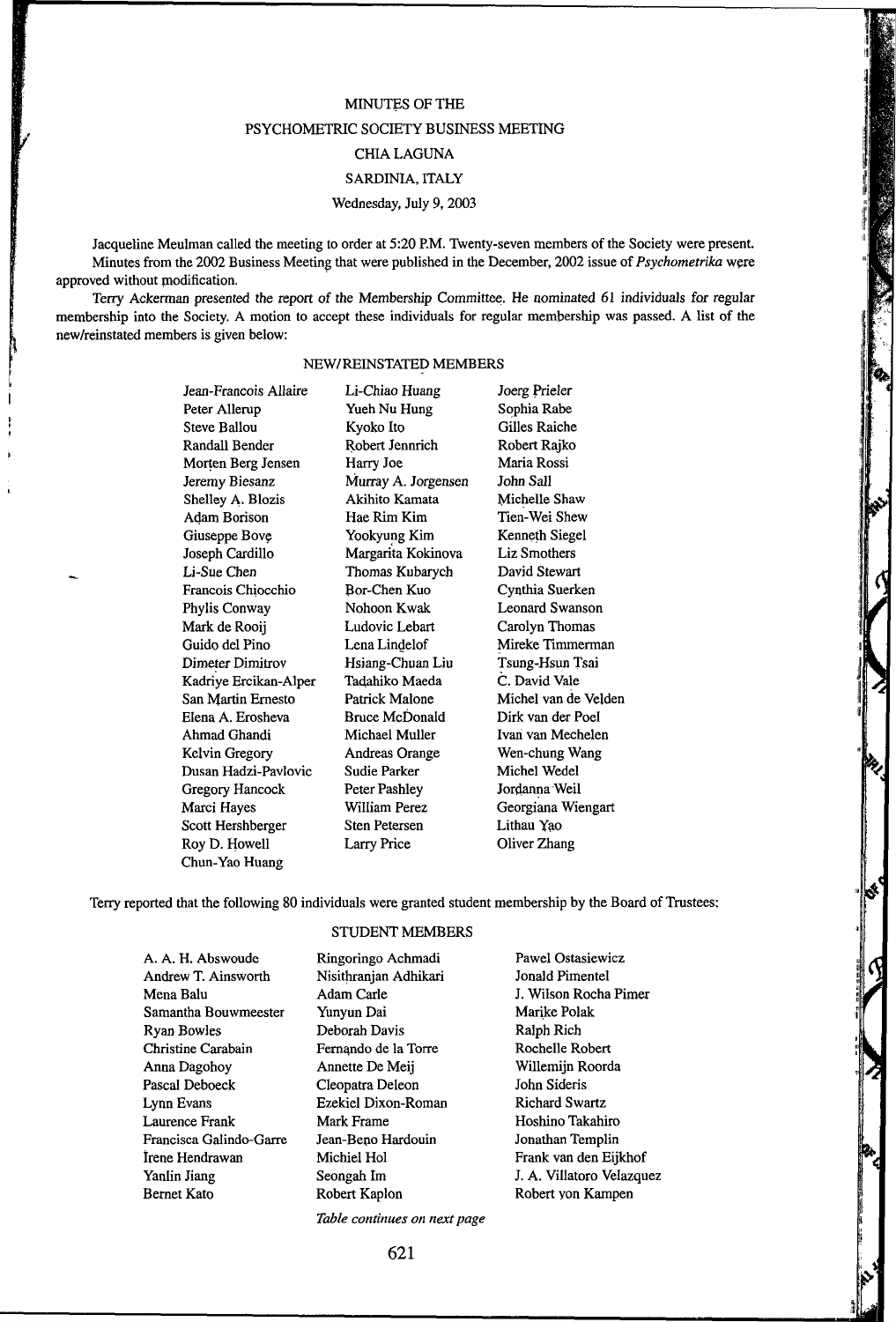## 622 PSYCHOMETRIKA

### STUDENT MEMBERS *(continued)*

Tracy Kline Olav Laudy Marielle Linting Steven Miller Gerben Moerman Annemie Ploeger Anita van der Kooij Bonnie J. H. Zijlstra Eugene Zwane

Shawn Latendresse Carol Leach Carmela Lutmar Dorene MacKinnon-Tucker Fabien Mathy Joy Matthews-Lopez Patrick Meyer Lawrence Michels Yfke Ongena

Rhiannon Weaver Jelte Wicherts Merlijn Wouters Futoshi Yumoto Bo Zhang Trina Reuben Ricardo Pietrobon Adelaide Ariel

Terry gave the Treasurer's report. He noted that during the 2002 fiscal year the Society had receipts totaling \$121,387. The majority of this income, \$71,412 came from institutional subscriptions. Disbursements for the year 2001 fiscal year totaled \$157,110 leaving a current balance of \$41,776. It was noted that the Trustees have suggested that an accountant be hired to provide quarterly reports and projections of future expenses. The Trustees clearly recognize the need to increase revenue and will discuss this at the midyear meeting.

Brian Junker reported on the Editorial Council Meeting. A 600 page Volume 68 of *Psychometrika* was approved. Two new members have been added to the Editorial Council. Ulf Böckenholt has been selected to replace Brian Junker who is the new editor of *Psychometrika.* Klaas Sijtsma will be the new chair of the council.

Jacqueline reported on the decisiqns that were made at the midyear Trustee's meeting that was held in Greensboro, NC. The Society should assume an educational role and periodically hold workshops. The Trustees also voted not to renew their membership in the Federation of Behavioral, Psychological and Cognitive Sciences. It was decided to actively seek financial support from testing companies such as ETS and ACT to help defray costs of student members to the annual meeting. It was also decided to look into affiliate memberships with such organizations as Behaviormetrika. The Trustees also decided to have Lori look into hiring a part time accountant to help organize reporting our finances. It has been proposed that the midyear Trustee meeting will be hosted by Jacqueline and Willem in Leiden in October.

Terry reported the results of the Spring election. Bob Cudeck is president-elect, "Margo Janszen and Paul De Boeck were elected to the Board of Trustees, and Cees Glas was elected to the Editorial Council.

Terry reported that two new staff members have been added to Psychometric Society Office to replace Wanda Baker. They are Carol Earey and Gwen Eastmond. Carol will handle the day-to-day activities of the office including memberships, mailings, elections, and general correspondence. Gwen will work with Brian and will handle *Psychometrika* abstract submissions as well as maintain the Society's website:

Willem reported on the 2003 Sardinia Meeting. He reported that there were 250 people from 29 countries who registered for the meeting. There were five invited talks, 12 keynote speakers and 200 papers presented.

Jacqueline reported that next year's annual meeting will be held in the Asilomar Conference. Center in Monterey, California. The dates of the meeting will be June 14-17 and will be co-hosted by Willem Heiser and Richard Patz. It was noted that the Society has agreed to' have only one annual meeting that would alternate between the U.S., Europe and Asia. The 2005 annual meeting is tentatively slated to be hosted by Klaas Sijtsma and will be held in Tijburg, Netherlands.

The meeting was adjourned at  $7:05$ .

Terry Ackerman Secretary